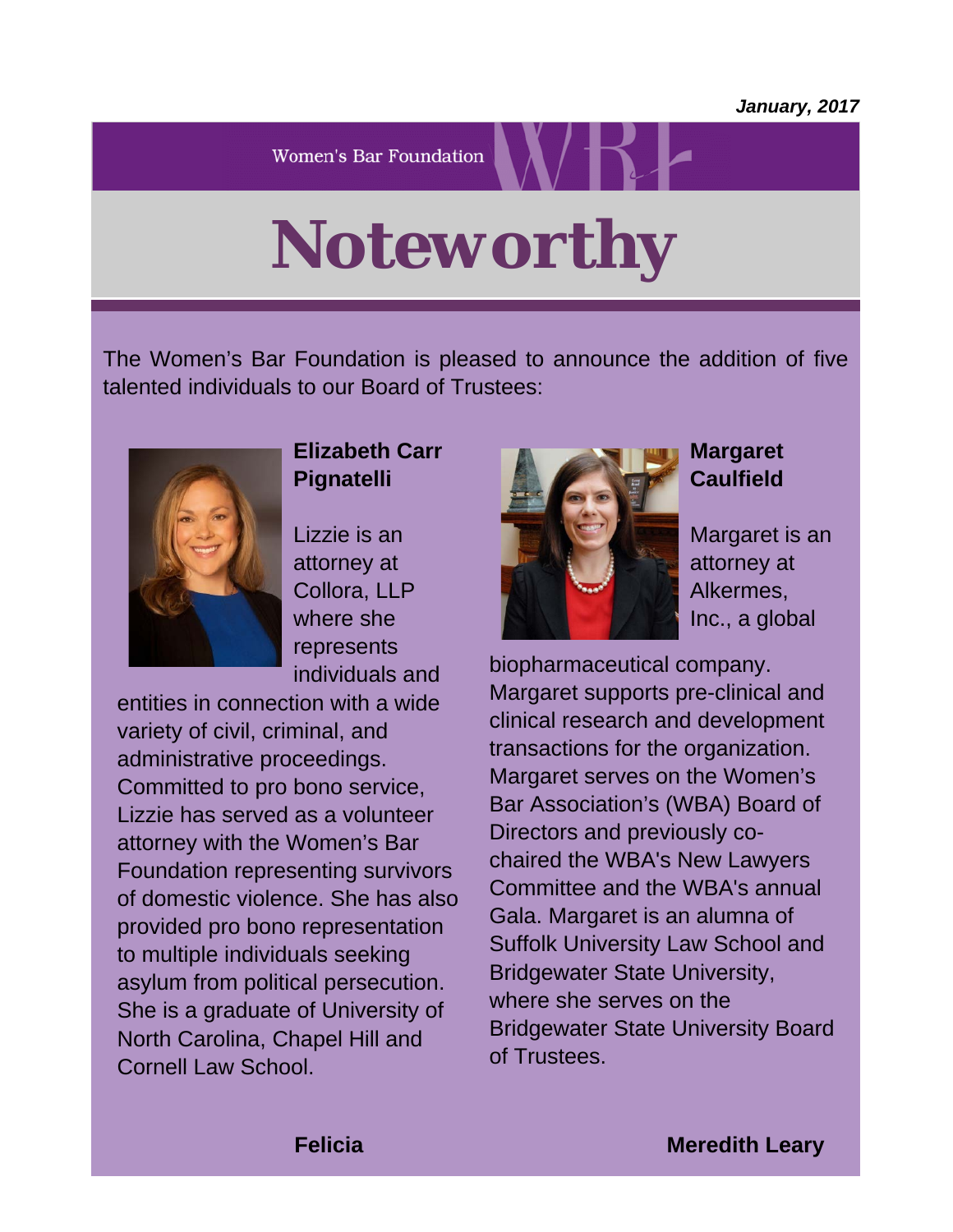

### **Ellsworth**

Felicia is a partner at **WilmerHale** where she practices in the

Appellate & Supreme Court Litigation Group and Business Trial Group and co-chairs the firm's Pro Bono and Community Service Committee. Felicia maintains a robust pro bono practice, including representing clients in constitutional cases, criminal appeals, immigration proceedings and civil rights actions. She played a lead role in the Commonwealth of Massachusetts' challenge to the constitutionality of DOMA, leading to the historic Supreme Court ruling favoring marriage equality. In 2016, Felicia was named to the "Top Women Attorneys in Massachusetts Rising Stars" list of Boston Magazine and was named a 2016 Trial Rising Star by Law360. Felicia is a graduate of Georgetown University and University of Chicago Law School.



Meredith is an attorney at Mintz Levin Cohn Ferris Glovsky and Popeo, specializing in

complex commercial problem solving and risk assessment and mitigation, in the litigation and arbitration contexts. Meredith's pro bono service includes having successfully represented a client that was awarded more than \$1.85M from the September 11th Victim Compensation Fund. Meredith is a member of the Order of the Coif and has been recognized several times as a Massachusetts Super Lawyers: Rising Star – Business Litigation. She is a member of the Women's Bar Association and a graduate of Bowdoin College and Boston College School of Law.



## **Kate Oberlies O'Leary**

Kate is Global **Executive Litigation** Counsel for the General Electric



## **John C. Skinner**

John is Vice President and **Assistant General** Counsel for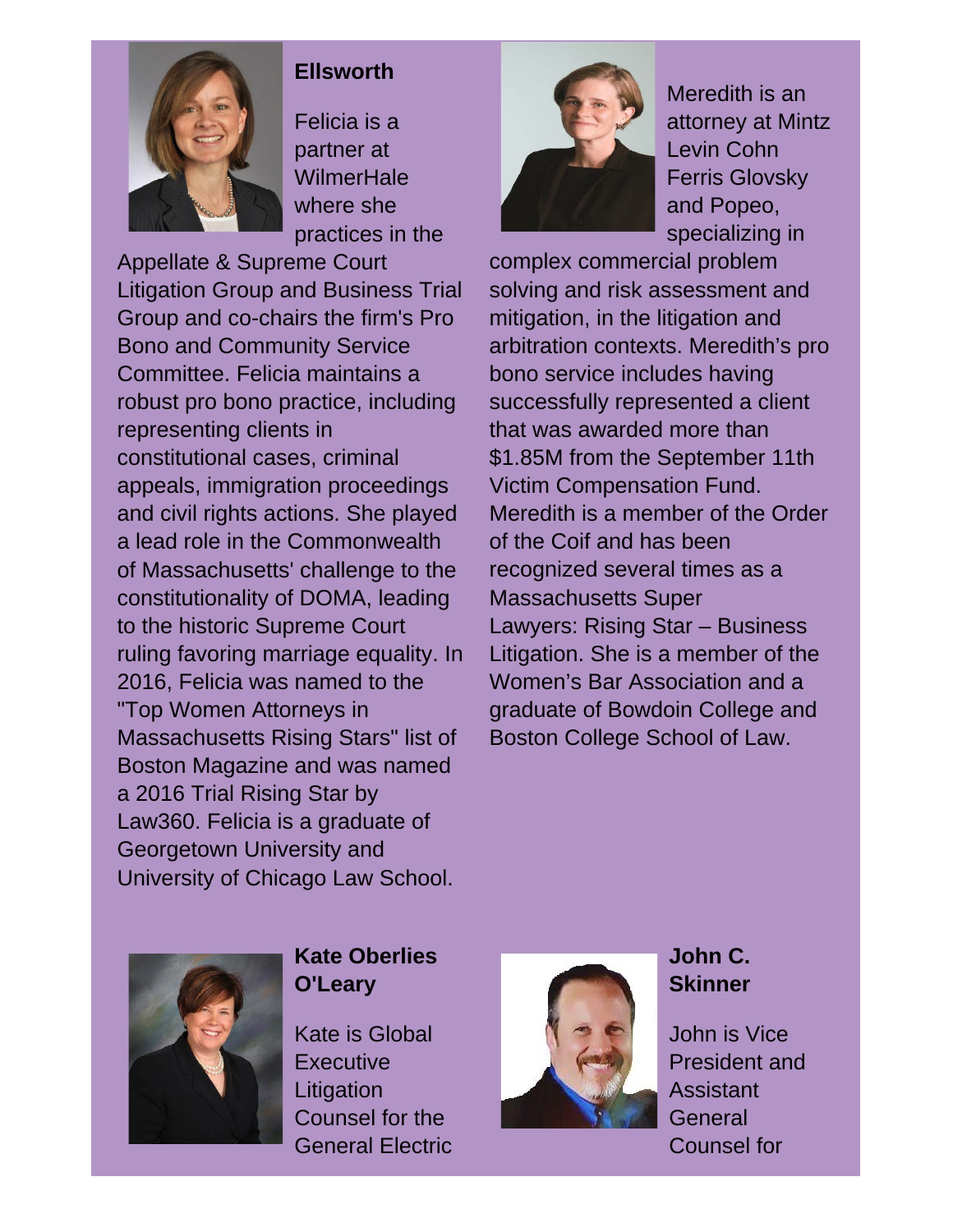Company in Boston where she manages significant litigation and investigations for GE worldwide and serves as the Chair of GE's Pro Bono Coordinating Committee. Kate is a graduate of Yale College and Yale Law School where she serves as supervising attorney for the International Refugee Assistance Project. She has also provided pro bono representation to children in abuse and neglect proceedings in Family Court in Connecticut.

Berkshire Hathaway Specialty Insurance. An ardent supporter of survivors of domestic violence, John has provided pro bono representation to more than a dozen clients through the WBF's Family Law Project for Battered Women. John has also led trainings for lawyers interested in handling domestic violence cases. John received the WBF's Volunteer Attorney Award in 2011. John is a graduate of Suffolk University and Suffolk University Law School.

# **With thanks:**

We would like to extend our deepest gratitude to Kate Cook and Mary Jo Johnson, two long-serving trustees who have recently retired from the WBF Board. Kate and Mary Jo have provided countless hours of service to the WBF and their leadership has been integral to the success of this organization. We are pleased that both will continue to be involved with the WBF as members of our Emeritus Board.

# **Elder Law Project Training January 24th**

The Elder Law Project recruits, trains, and mentors pro bono attorneys to prepare wills, healthcare proxies, and durable powers of attorney for lowincome seniors. Seniors are matched with a volunteer attorney to prepare end of life documents, bringing them peace of mind as they age. To register for our January 2017 training, visit our **[registration](https://wbawbf.org/content/wbf/womens-bar-foundation-elder-law-project) [page](https://wbawbf.org/content/wbf/womens-bar-foundation-elder-law-project)** or contact Rachel Biscardi, WBF Deputy Director, at **[rbiscardi@womensbar.org.](mailto:rbiscardi@womensbar.org)**